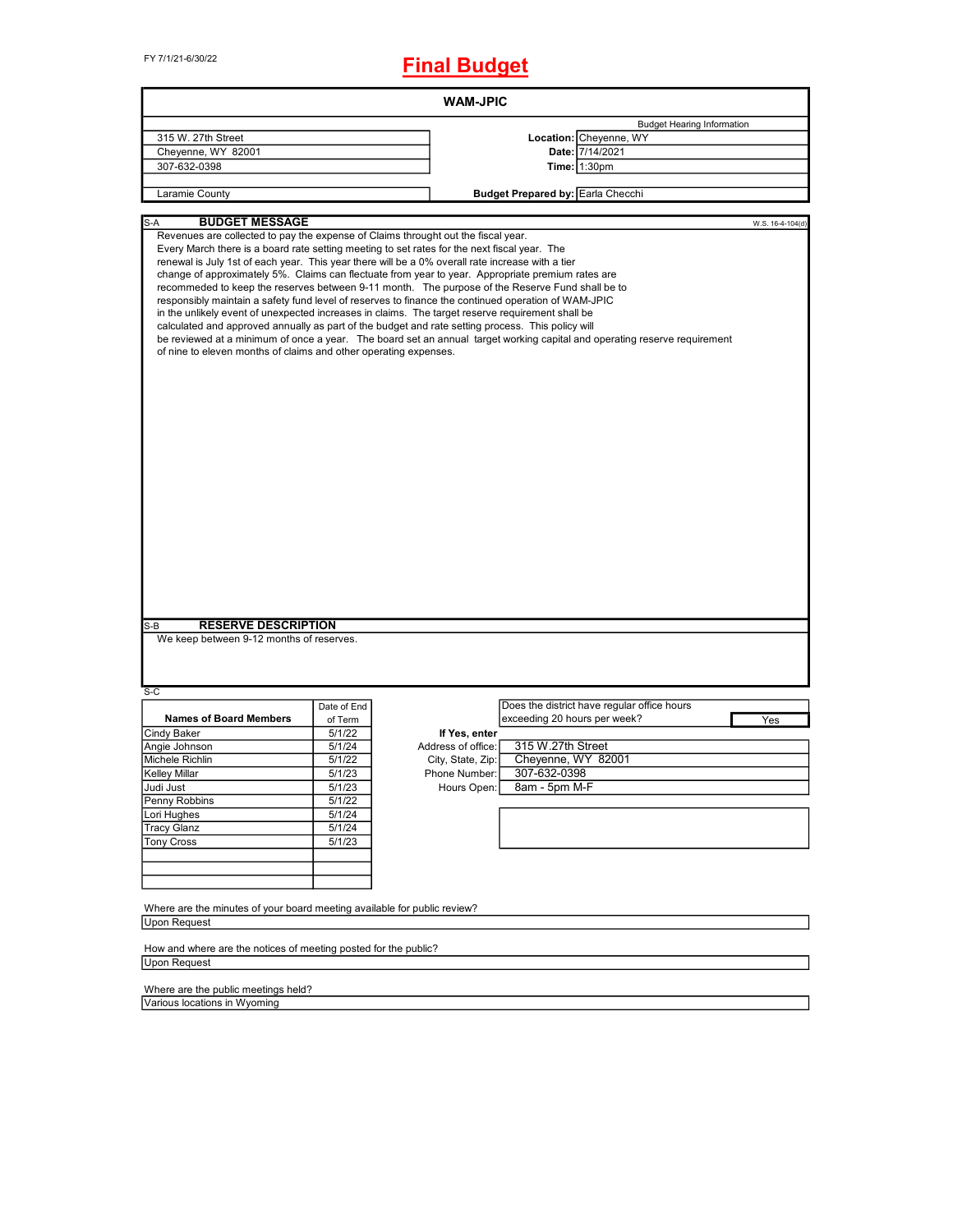## **FINAL BUDGET SUMMARY**

|       | <b>OVERVIEW</b>                                             | 2019-2020<br>Actual | 2020-2021<br>Estimated | 2021-2022<br>Proposed | Final Approval |
|-------|-------------------------------------------------------------|---------------------|------------------------|-----------------------|----------------|
|       |                                                             |                     |                        |                       |                |
| $S-1$ | <b>Total Budgeted Expenditures</b>                          | \$9,809,373         | \$13,252,500           | \$13,666,216          | \$13,666,216   |
| $S-2$ | <b>Total Principal to Pay on Debt</b>                       | \$0                 | \$0                    | \$0                   | \$0            |
| $S-3$ | <b>Total Change to Restricted Funds</b>                     | \$0                 | \$0                    | \$0 <sub>1</sub>      | \$0            |
|       |                                                             |                     |                        |                       |                |
| $S-4$ | <b>Total General Fund and Forecasted Revenues Available</b> | \$23,745,269        | \$27,170,254           | \$28,241,193          | \$28,241,643   |
|       |                                                             |                     |                        |                       |                |
| $S-5$ | Amount requested from County Commissioners                  | \$0                 | \$0 <sub>1</sub>       | \$0                   | \$0            |
|       |                                                             |                     |                        |                       |                |
| $S-6$ | <b>Additional Funding Needed:</b>                           |                     |                        | \$0                   | \$0            |

|                  | <b>REVENUE SUMMARY</b>                                                            | 2019-2020<br>Actual | 2020-2021<br>Estimated | 2021-2022<br>Proposed | <b>Final Approval</b> |
|------------------|-----------------------------------------------------------------------------------|---------------------|------------------------|-----------------------|-----------------------|
|                  |                                                                                   |                     |                        |                       |                       |
| $S-7$            | <b>Operating Revenues</b>                                                         | \$10,004,987        | \$12,867,500           | \$13,435,766          | \$13,435,766          |
| $S-8$            | Tax levy (From the County Treasurer)                                              | \$0                 | \$0                    | \$0                   | \$0                   |
| $S-9$            | <b>Government Support</b>                                                         | \$0                 | \$0                    | \$0                   | \$0                   |
| $S-10$           | <b>Grants</b>                                                                     | \$0                 | \$0                    | \$0                   | \$0                   |
| $S-11$           | Other County Support (Not from Co. Treas.)                                        | \$0                 | \$0                    | \$0                   | \$0                   |
| $S-12$           | <b>Miscellaneous</b>                                                              | \$164,855           | \$200,000              | \$230,000             | \$230.450             |
| $S-13$           | <b>Other Forecasted Revenue</b>                                                   | \$0                 | \$0                    | \$0                   | \$0                   |
|                  |                                                                                   |                     |                        |                       |                       |
| $S-14$           | <b>Total Revenue</b>                                                              | \$10,169,842        | \$13.067.500           | \$13,665,766          | \$13,666,216          |
|                  | FY 7/1/21-6/30/22                                                                 |                     |                        |                       | <b>WAM-JPIC</b>       |
|                  | <b>EXPENDITURE SUMMARY</b>                                                        | 2019-2020           | 2020-2021              | 2021-2022             | <b>Final Approval</b> |
|                  |                                                                                   | Actual              | Estimated              | Proposed              |                       |
|                  |                                                                                   |                     |                        |                       |                       |
| $S-15$           | Capital Outlay                                                                    | \$0                 | \$0                    | \$0                   | \$0                   |
| $S-16$           | <b>Interest and Fees On Debt</b>                                                  | \$0                 | \$0                    | \$0                   | \$0                   |
| $S-17$           | <b>Administration</b>                                                             | \$0                 | \$0                    | \$0                   | \$0                   |
| $S-18$           | <b>Operations</b>                                                                 | \$9,809,373         | \$13,252,500           | \$13,666,216          | \$13,666,216          |
| $S-19$           | <b>Indirect Costs</b>                                                             | \$0                 | \$0                    | \$0                   | \$0                   |
| <b>S-20R</b>     | <b>Expenditures paid by Reserves</b>                                              | \$0                 | \$0                    | \$0                   | \$0                   |
| $S-20$           | <b>Total Expenditures</b>                                                         | \$9,809,373         | \$13,252,500           | \$13,666,216          | \$13,666,216          |
|                  |                                                                                   | 2019-2020           | 2020-2021              | 2021-2022             |                       |
|                  | <b>DEBT SUMMARY</b>                                                               | Actual              | Estimated              | Proposed              | <b>Final Approval</b> |
|                  |                                                                                   |                     |                        |                       |                       |
| $S-21$           | <b>Principal Paid on Debt</b>                                                     | \$0                 | \$0                    | \$0                   | \$0                   |
|                  |                                                                                   |                     |                        |                       |                       |
|                  | <b>CASH AND INVESTMENTS</b>                                                       | 2019-2020           | 2020-2021              | 2021-2022             | <b>Final Approval</b> |
|                  |                                                                                   | Actual              | Estimated              | Proposed              |                       |
|                  |                                                                                   |                     |                        |                       |                       |
| $S-22$           | <b>TOTAL GENERAL FUNDS</b>                                                        | \$13,575,427        | \$14,102,754           | \$14,575,427          | \$14,575,427          |
|                  | <b>Summary of Reserve Funds</b>                                                   |                     |                        |                       |                       |
|                  |                                                                                   |                     |                        |                       |                       |
| $S-23$           |                                                                                   |                     |                        |                       |                       |
| $S-24$           | <b>Beginning Balance in Reserve Accounts</b><br>a. Sinking and Debt Service Funds | \$0                 | \$0                    | \$0                   | \$0                   |
|                  |                                                                                   |                     |                        |                       |                       |
| $S-25$<br>$S-26$ | b. Reserves<br>c. Bond Funds                                                      | \$4<br>\$0          | \$0<br>\$0             | \$0<br>\$0            | \$0                   |
|                  |                                                                                   | \$4                 | \$0                    | \$0                   | \$0<br>\$0            |
|                  | Total Reserves (a+b+c)                                                            |                     |                        |                       |                       |
| $S-27$           | Amount to be added                                                                |                     |                        |                       |                       |
| $S-28$<br>$S-29$ | a. Sinking and Debt Service Funds<br>b. Reserves                                  | \$0<br>\$0          | \$0<br>\$0             | \$0<br>\$0            |                       |
| $S-30$           | c. Bond Funds                                                                     | \$0                 | \$0                    | \$0                   | \$0                   |
|                  |                                                                                   | \$0                 | \$0                    | \$0                   |                       |
|                  | Total to be added (a+b+c)                                                         |                     |                        |                       |                       |
| $S-31$           | Subtotal                                                                          | \$4                 | \$0                    | \$0                   | \$0<br>\$0<br>\$0     |
| $S-32$           | Less Total to be spent                                                            | \$0                 | \$0                    | \$0                   | \$0<br>\$0            |
| $S-33$           | TOTAL RESERVES AT END OF FISCAL YEAR                                              | \$4                 | \$0                    | \$0                   | \$O                   |

*Budget Officer / District Official (if not same as "Submitted by")*

Date adopted by Special District

**DISTRICT ADDRESS:** 315 W. 27th Street **PREPARED PREPARED BY:** Earla Checchi

Cheyenne, WY 82001

**DISTRICT PHONE:** 307-632-0398

1/23/19 *Form approved by Wyoming Department of Audit, Public Funds Division Prepared in compliance with the Uniform Municipal Fiscal Procedures Act (W.S. 16-4-101 through 124) as it applies.*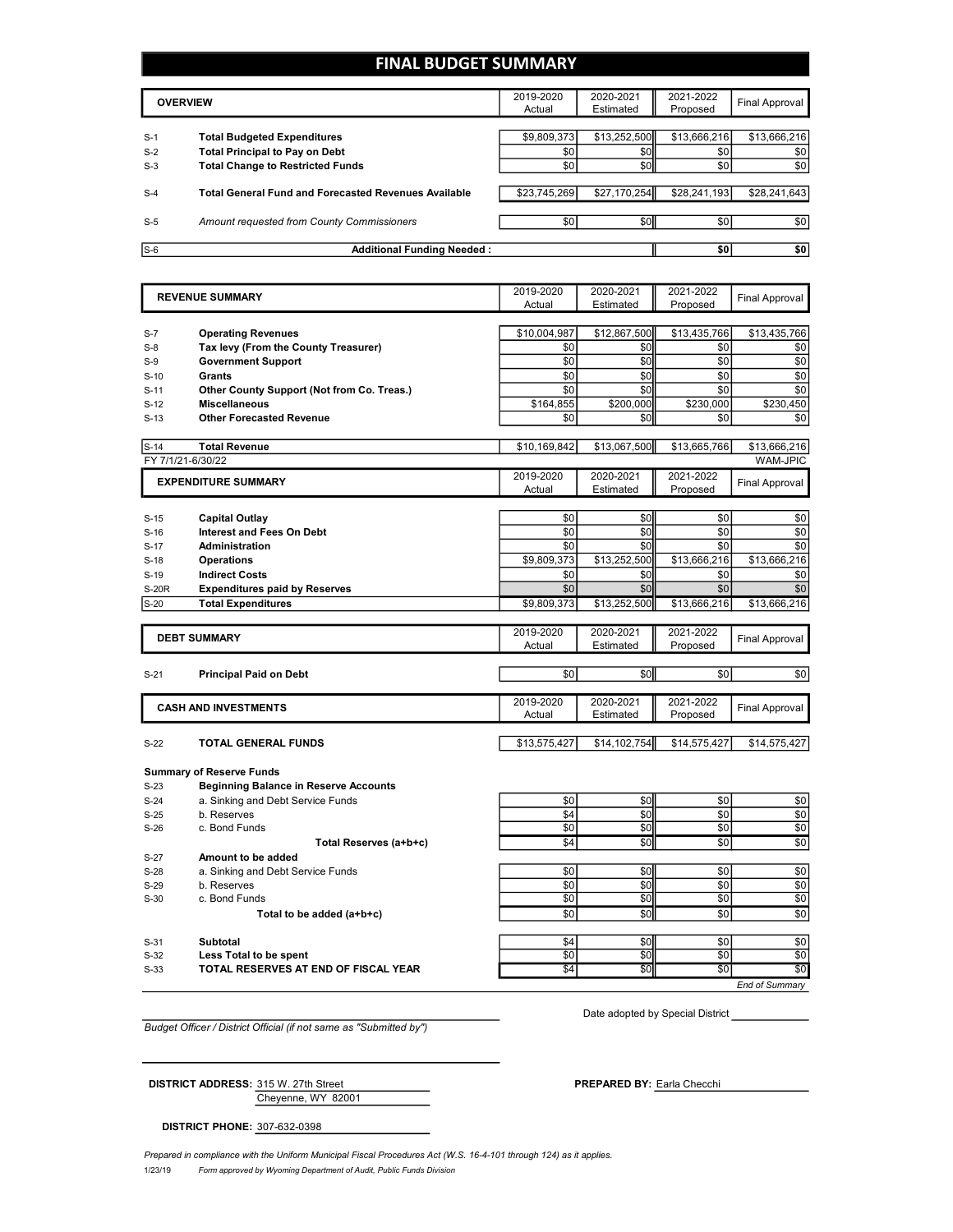| <b>WAM-JPIC</b>  |                                                     |                                 |              |              | <b>FYE</b>   | 6/30/2022             |
|------------------|-----------------------------------------------------|---------------------------------|--------------|--------------|--------------|-----------------------|
|                  | <b>NAME OF DISTRICT/BOARD</b>                       |                                 |              |              |              |                       |
|                  |                                                     |                                 |              |              |              |                       |
|                  | PROPERTY TAXES AND ASSESSMENTS                      |                                 |              |              |              |                       |
|                  |                                                     |                                 |              |              |              |                       |
|                  |                                                     | <b>DOA Chart</b>                | 2019-2020    | 2020-2021    | 2021-2022    |                       |
|                  |                                                     | of Accounts                     | Actual       | Estimated    | Proposed     | <b>Final Approval</b> |
| $R-1$            | <b>Property Taxes and Assessments Received</b>      |                                 |              |              |              |                       |
| $R-1.1$          | Tax Levy (From the County Treasurer)                | 4001                            |              |              |              |                       |
| $R-1.2$          | Other County Support (see note on the right)        | 4005                            |              |              |              |                       |
|                  |                                                     |                                 |              |              |              |                       |
|                  | <b>FORECASTED REVENUE</b>                           |                                 |              |              |              |                       |
|                  |                                                     |                                 |              |              |              |                       |
|                  |                                                     |                                 | 2019-2020    | 2020-2021    | 2021-2022    |                       |
|                  |                                                     | <b>DOA Chart</b><br>of Accounts | Actual       | Estimated    | Proposed     | <b>Final Approval</b> |
|                  |                                                     |                                 |              |              |              |                       |
| $R-2$<br>$R-2.1$ | <b>Revenues from Other Governments</b><br>State Aid | 4211                            |              |              |              |                       |
|                  | R-2.2 Additional County Aid (non-treasurer)         | 4237                            |              |              |              |                       |
|                  | R-2.3 City (or Town) Aid                            | 4237                            |              |              |              |                       |
| $R-2.4$          | Other (Specify)                                     | 4237                            |              |              |              |                       |
| $R-2.5$          | <b>Total Government Support</b>                     |                                 | \$0          | \$0          | \$0          | \$0                   |
| $R-3$            | <b>Operating Revenues</b>                           |                                 |              |              |              |                       |
| $R-3.1$          | <b>Customer Charges</b>                             | 4300                            |              |              |              |                       |
|                  | R-3.2 Sales of Goods or Services                    | 4300                            | \$10,004,987 | \$12,867,500 | \$13,435,766 | \$13,435,766          |
| $R-3.3$          | <b>Other Assessments</b>                            | 4503                            |              |              |              |                       |
| $R-3.4$          | <b>Total Operating Revenues</b>                     |                                 | \$10,004,987 | \$12,867,500 | \$13,435,766 | \$13,435,766          |
| $R-4$            | Grants                                              |                                 |              |              |              |                       |
| $R-4.1$          | <b>Direct Federal Grants</b>                        | 4201                            |              |              |              |                       |
|                  | R-4.2 Federal Grants thru State Agencies            | 4201                            |              |              |              |                       |
| $R-4.3$          | <b>Grants from State Agencies</b>                   | 4211                            |              |              |              |                       |
| $R-4.4$          | <b>Total Grants</b>                                 |                                 | \$0          | \$0          | \$0          | \$0                   |
| $R-5$            | <b>Miscellaneous Revenue</b>                        |                                 |              |              |              |                       |
| $R-5.1$          | Interest                                            | 4501                            | \$671,437    | \$200,000    | \$230,000    | \$230,000             |
| $R-5.2$          | Other: Specify<br>Surcharge                         | 4500                            | \$0          | \$0          | \$0          | \$450                 |
| $R-5.3$          | Other: Additional                                   |                                 | \$0          |              |              |                       |
| $R-5.4$          | <b>Total Miscellaneous</b>                          |                                 | \$164,855    | \$200,000    | \$230,000    | \$230,450             |
| $R-5.5$          | <b>Total Forecasted Revenue</b>                     |                                 | \$10,169,842 | \$13,067,500 | \$13,665,766 | \$13,666,216          |
| $R-6$            | <b>Other Forecasted Revenue</b>                     |                                 |              |              |              |                       |
| $R-6.1$          | a. Other past due as estimated by Co. Treas.        | 4004                            |              |              |              |                       |
| $R-6.2$          | b. Other forecasted revenue (specify):              |                                 |              |              |              |                       |
| $R-6.3$          |                                                     | 4500                            |              |              |              |                       |
| $R-6.4$          |                                                     | 4500                            |              |              |              |                       |
| $R-6.5$          |                                                     |                                 |              |              |              |                       |
|                  | R-6.6 Total Other Forecasted Revenue (a+b)          |                                 | \$0          | \$0          | \$0          | \$0                   |
|                  |                                                     |                                 |              |              |              |                       |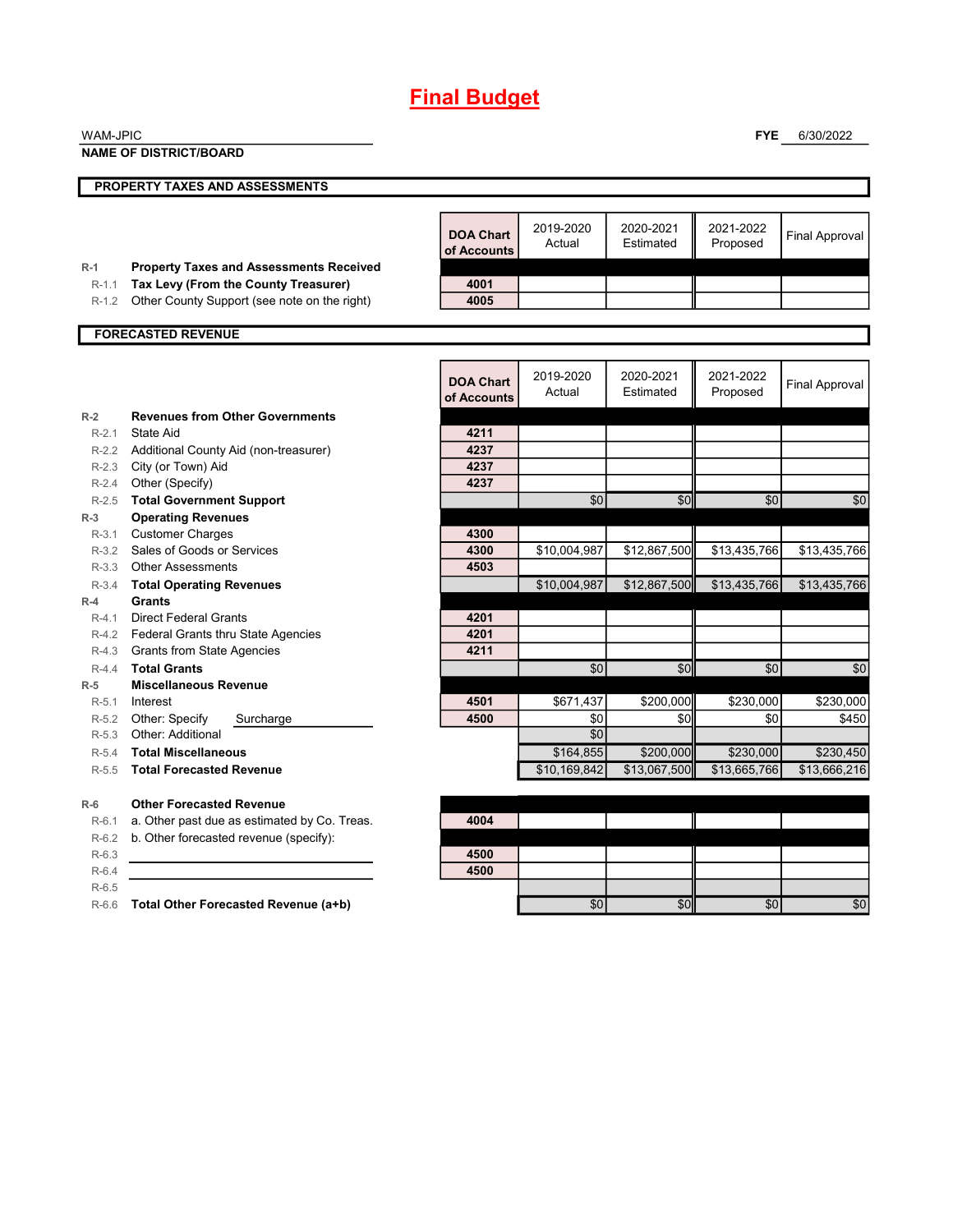#### WAM-JPIC **NAME OF DISTRICT/BOARD**

## **CAPITAL OUTLAY BUDGET**

|           |                       | vi rwyvu |
|-----------|-----------------------|----------|
| $E-1$     | <b>Capital Outlay</b> |          |
| $E - 1.1$ | <b>Real Property</b>  | 6201     |
| $E - 1.2$ | Vehicles              | 6210     |
| $E-1.3$   | Office Equipment      | 6211     |
| $E - 1.4$ | Other (Specify)       |          |
| $E-1.5$   |                       | 6200     |
| $E - 1.6$ |                       | 6200     |
| $E - 1.7$ |                       |          |
| $E-1.8$   | TOTAL CAPITAL OUTLAY  |          |
|           |                       |          |

| <b>DOA Chart</b><br>of Accounts | 2019-2020<br>Actual | 2020-2021<br>Estimated | 2021-2022<br>Proposed | <b>Final Approval</b> |
|---------------------------------|---------------------|------------------------|-----------------------|-----------------------|
|                                 |                     |                        |                       |                       |
| 6201                            |                     |                        |                       |                       |
| 6210                            |                     |                        |                       |                       |
| 6211                            |                     |                        |                       |                       |
|                                 |                     |                        |                       |                       |
| 6200                            |                     |                        |                       |                       |
| 6200                            |                     |                        |                       |                       |
|                                 |                     |                        |                       |                       |
|                                 | \$0                 | \$0                    | \$0                   | \$0                   |

## **ADMINISTRATION BUDGET**

|           |                                      | <b>DOA Chart</b><br>of Accounts | 2019-2020<br>Actual | 2020-2021<br>Estimated | 2021-2022<br>Proposed | <b>Final Approval</b> |
|-----------|--------------------------------------|---------------------------------|---------------------|------------------------|-----------------------|-----------------------|
| $E-2$     | <b>Personnel Services</b>            |                                 |                     |                        |                       |                       |
| $E - 2.1$ | Administrator                        | 7002                            |                     |                        |                       |                       |
| $E - 2.2$ | Secretary                            | 7003                            |                     |                        |                       |                       |
| $E-2.3$   | Clerical                             | 7004                            |                     |                        |                       |                       |
| $E - 2.4$ | Other (Specify)                      |                                 |                     |                        |                       |                       |
| $E-2.5$   |                                      | 7005                            |                     |                        |                       |                       |
| $E-2.6$   |                                      | 7005                            |                     |                        |                       |                       |
| $E - 2.7$ |                                      |                                 |                     |                        |                       |                       |
| $E-3$     | <b>Board Expenses</b>                |                                 |                     |                        |                       |                       |
| $E - 3.1$ | Travel                               | 7011                            |                     |                        |                       |                       |
| $E - 3.2$ | Mileage                              | 7012                            |                     |                        |                       |                       |
| $E - 3.3$ | Other (Specify)                      |                                 |                     |                        |                       |                       |
| $E - 3.4$ |                                      | 7013                            |                     |                        |                       |                       |
| $E - 3.5$ |                                      | 7013                            |                     |                        |                       |                       |
| $E - 3.6$ |                                      |                                 |                     |                        |                       |                       |
| $E-4$     | <b>Contractual Services</b>          |                                 |                     |                        |                       |                       |
| $E - 4.1$ | Legal                                | 7021                            |                     |                        |                       |                       |
| $E-4.2$   | Accounting/Auditing                  | 7022                            |                     |                        |                       |                       |
| $E-4.3$   | Other (Specify)                      |                                 |                     |                        |                       |                       |
| $E-4.4$   |                                      | 7023                            |                     |                        |                       |                       |
| $E-4.5$   |                                      | 7023                            |                     |                        |                       |                       |
| $E-4.6$   |                                      |                                 |                     |                        |                       |                       |
| $E-5$     | <b>Other Administrative Expenses</b> |                                 |                     |                        |                       |                       |
| $E - 5.1$ | <b>Office Supplies</b>               | 7031                            |                     |                        |                       |                       |
| $E-5.2$   | Office equipment, rent & repair      | 7032                            |                     |                        |                       |                       |
| $E-5.3$   | Education                            | 7033                            |                     |                        |                       |                       |
| $E - 5.4$ | Registrations                        | 7034                            |                     |                        |                       |                       |
| $E - 5.5$ | Other (Specify)                      |                                 |                     |                        |                       |                       |
| $E - 5.6$ |                                      | 7035                            |                     |                        |                       |                       |
| $E - 5.7$ |                                      | 7035                            |                     |                        |                       |                       |
| $E - 5.8$ |                                      |                                 |                     |                        |                       |                       |
| $E-6$     | <b>TOTAL ADMINISTRATION</b>          |                                 | \$0                 | \$0                    | \$0                   | \$0                   |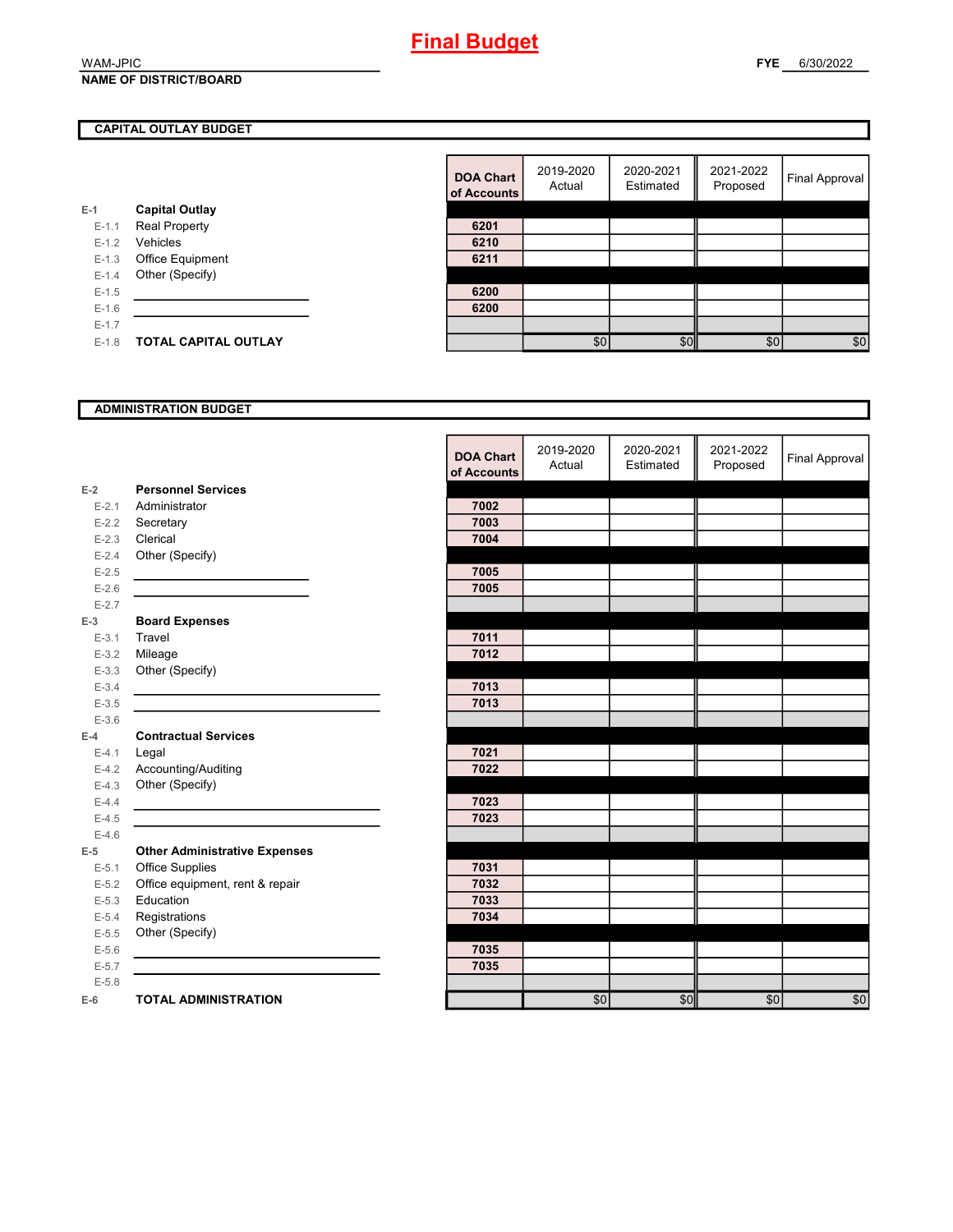## WAM-JPIC

## **OPERATIONS BUDGET**

|           |                                        | <b>DOA Chart</b><br>of Accounts | 2019-2020<br>Actual | 2020-2021<br>Estimated | 2021-2022<br>Proposed | <b>Final Approval</b> |
|-----------|----------------------------------------|---------------------------------|---------------------|------------------------|-----------------------|-----------------------|
| $E-7$     | <b>Personnel Services</b>              |                                 |                     |                        |                       |                       |
| $E - 7.1$ | Wages--Operations                      | 7202                            |                     |                        |                       |                       |
| $E - 7.2$ | <b>Service Contracts</b>               | 7203                            |                     |                        |                       |                       |
| $E - 7.3$ | Other (Specify)                        |                                 |                     |                        |                       |                       |
| $E - 7.4$ |                                        | 7204                            |                     |                        |                       |                       |
| $E - 7.5$ |                                        | 7204                            |                     |                        |                       |                       |
| $E - 7.6$ |                                        |                                 |                     |                        |                       |                       |
| $E-8$     | <b>Travel</b>                          |                                 |                     |                        |                       |                       |
| $E-8.1$   | Mileage                                | 7211                            | \$6,825             | \$10,000               | \$15,000              | \$15,000              |
| $E-8.2$   | Other (Specify)                        |                                 |                     |                        |                       |                       |
| $E-8.3$   | Marketing                              | 7212                            | \$3,415             | \$5,000                | \$5,000               | \$5,000               |
| $E - 8.4$ | <b>Investment Fees</b>                 | 7212                            | \$31,488            | \$38,000               | \$45,000              | \$45,000              |
| $E - 8.5$ |                                        |                                 |                     |                        |                       |                       |
| $E-9$     | <b>Operating supplies (List)</b>       |                                 |                     |                        |                       |                       |
| $E-9.1$   |                                        | 7220                            |                     |                        |                       |                       |
| $E-9.2$   |                                        | 7220                            |                     |                        |                       |                       |
| $E-9.3$   |                                        | 7220                            |                     |                        |                       |                       |
| $E-9.4$   |                                        | 7220                            |                     |                        |                       |                       |
| $E-9.5$   |                                        |                                 |                     |                        |                       |                       |
| $E-10$    | <b>Program Services (List)</b>         |                                 |                     |                        |                       |                       |
| $E-10.1$  | Sponsorship                            | 7230                            | \$0                 | \$0                    | \$0                   |                       |
| $E-10.2$  | Fixed Cost - Admin/Stop Loss           | 7230                            | \$991,098           | \$1,256,500            | \$1,294,195           | \$1,294,195           |
| $E-10.3$  | <b>WAM Administraive Fees</b>          | 7230                            | \$177,705           | \$213,000              | \$219,390             | \$219,390             |
| $E-10.4$  |                                        | 7230                            |                     |                        |                       |                       |
| $E-10.5$  |                                        |                                 |                     |                        |                       |                       |
| $E-11$    | <b>Contractual Arrangements (List)</b> |                                 |                     |                        |                       |                       |
| $E-11.1$  | Legal                                  | 7400                            | \$871               | \$3,000                | \$5,000               | \$5,000               |
| $E-11.2$  | Auditors                               | 7400                            | \$7,200             | \$7,700                | \$8,000               | \$8,000               |
| $E-11.3$  | Actuaries                              | 7400                            | \$7,107             | \$11,000               | \$13,000              | \$13,000              |
| $E-11.4$  | <b>HCMS Group</b>                      | 7400                            | \$27,600            | \$60,000               | \$60,000              | \$60,000              |
| $E-11.5$  |                                        |                                 |                     |                        |                       |                       |
| $E-12$    | <b>Other operations (Specify)</b>      |                                 |                     |                        |                       |                       |
| $E-12.1$  | <b>Claims Expense</b>                  | 7450                            | \$8,543,443         | \$11,552,800           | \$11,899,384          | \$11,899,384          |
| $E-12.2$  | <b>IBNR</b>                            | 7450                            | \$0                 | \$85,000               | \$45,000              | \$45,000              |
| $E-12.3$  | <b>ACA Taxes/Fees</b>                  | 7450                            | \$11,581            | \$9,000                | \$12,000              | \$12,000              |
| $E-12.4$  | Other Expenses/Insurance               | 7450                            | \$1,040             | \$1,500                | \$45,247              | \$45,247              |
| $E-12.5$  |                                        |                                 |                     |                        |                       |                       |
| $E-13$    | <b>TOTAL OPERATIONS</b>                |                                 | \$9,809,373         | \$13,252,500           | \$13,666,216          | \$13,666,216          |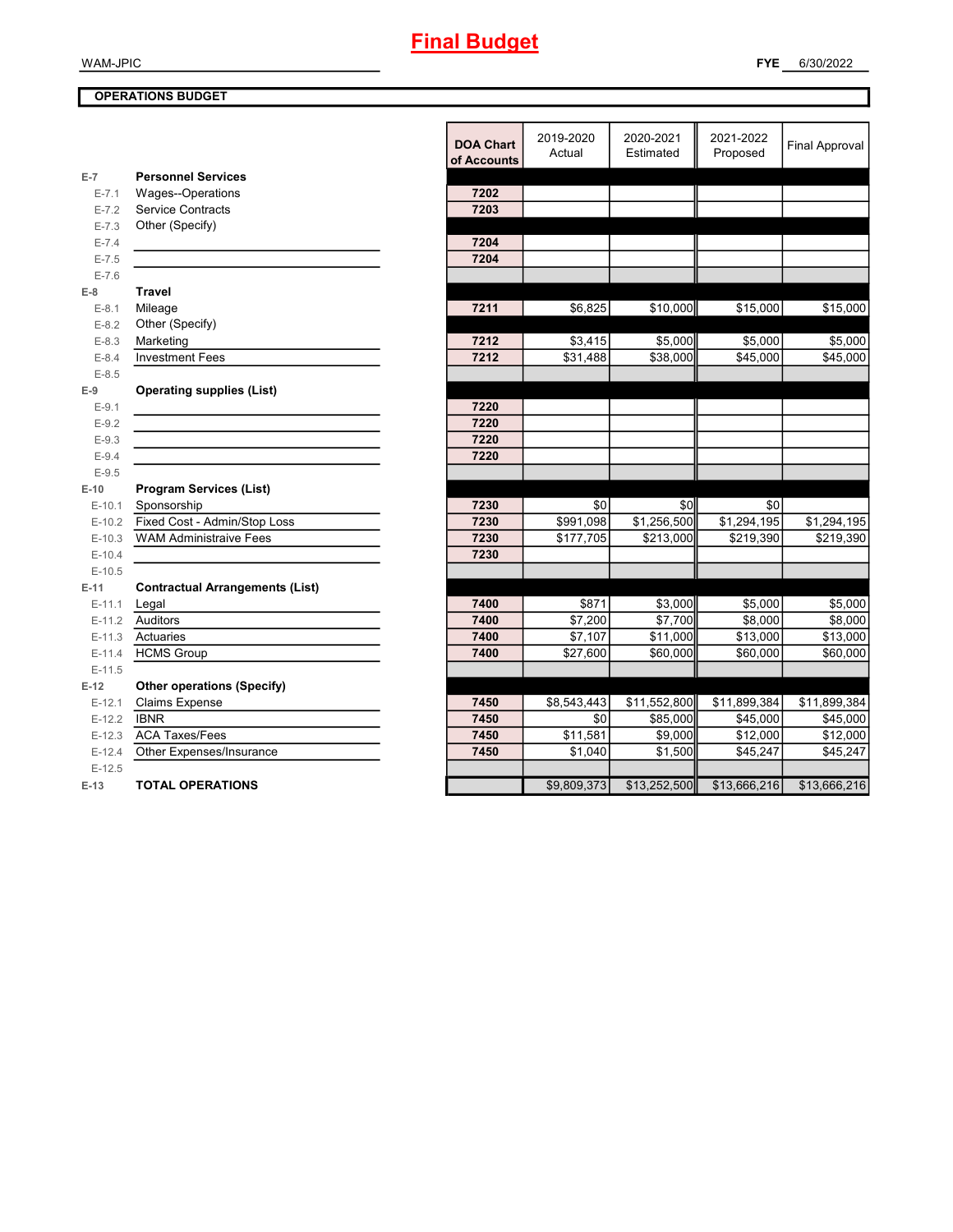## **FYE** 6/30/2022

## **INDIRECT COSTS BUDGET**

|          |                              | <b>DOA Chart</b><br>of Accounts | 2019-2020<br>Actual | 2020-2021<br>Estimated | 2021-2022<br>Proposed | Final Approval |
|----------|------------------------------|---------------------------------|---------------------|------------------------|-----------------------|----------------|
| $E-14$   | Insurance                    |                                 |                     |                        |                       |                |
| $E-14.1$ | Liability                    | 7502                            |                     |                        |                       |                |
| $E-14.2$ | Buildings and vehicles       | 7503                            |                     |                        |                       |                |
| $E-14.3$ | Equipment                    | 7504                            |                     |                        |                       |                |
| $E-14.4$ | Other (Specify)              |                                 |                     |                        |                       |                |
| $E-14.5$ |                              | 7505                            |                     |                        |                       |                |
| $E-14.6$ |                              | 7505                            |                     |                        |                       |                |
| $E-14.7$ |                              |                                 |                     |                        |                       |                |
| $E-15$   | Indirect payroll costs:      |                                 |                     |                        |                       |                |
| $E-15.1$ | FICA (Social Security) taxes | 7511                            |                     |                        |                       |                |
| $E-15.2$ | <b>Workers Compensation</b>  | 7512                            |                     |                        |                       |                |
| $E-15.3$ | <b>Unemployment Taxes</b>    | 7513                            |                     |                        |                       |                |
| $E-15.4$ | Retirement                   | 7514                            |                     |                        |                       |                |
| $E-15.5$ | <b>Health Insurance</b>      | 7515                            |                     |                        |                       |                |
| $E-15.6$ | Other (Specify)              |                                 |                     |                        |                       |                |
| $E-15.7$ |                              | 7516                            |                     |                        |                       |                |
| $E-15.8$ |                              | 7516                            |                     |                        |                       |                |
| $E-15.9$ |                              |                                 |                     |                        |                       |                |
|          |                              |                                 |                     |                        |                       |                |
| $E-17$   | <b>TOTAL INDIRECT COSTS</b>  |                                 | \$0                 | \$0                    | \$0                   | \$0            |
|          |                              |                                 |                     |                        |                       |                |

## **DEBT SERVICE BUDGET**

| <b>DOA Chart</b><br>of Accounts | 2019-2020<br>Actual | 2020-2021<br>Estimated | 2021-2022<br>Proposed | <b>Final Approval</b> |
|---------------------------------|---------------------|------------------------|-----------------------|-----------------------|
| 6401                            |                     |                        |                       |                       |
| 6410                            |                     |                        |                       |                       |
| 6420                            |                     |                        |                       |                       |
|                                 | \$0                 |                        | \$0                   | \$0                   |

| D-1 |  | <b>Debt Service</b> |  |
|-----|--|---------------------|--|
|-----|--|---------------------|--|

D-1.1 **Principal** 

D-1.2 **Interest** 

D-1.3 **Fees** 

**D-2 TOTAL DEBT SERVICE**